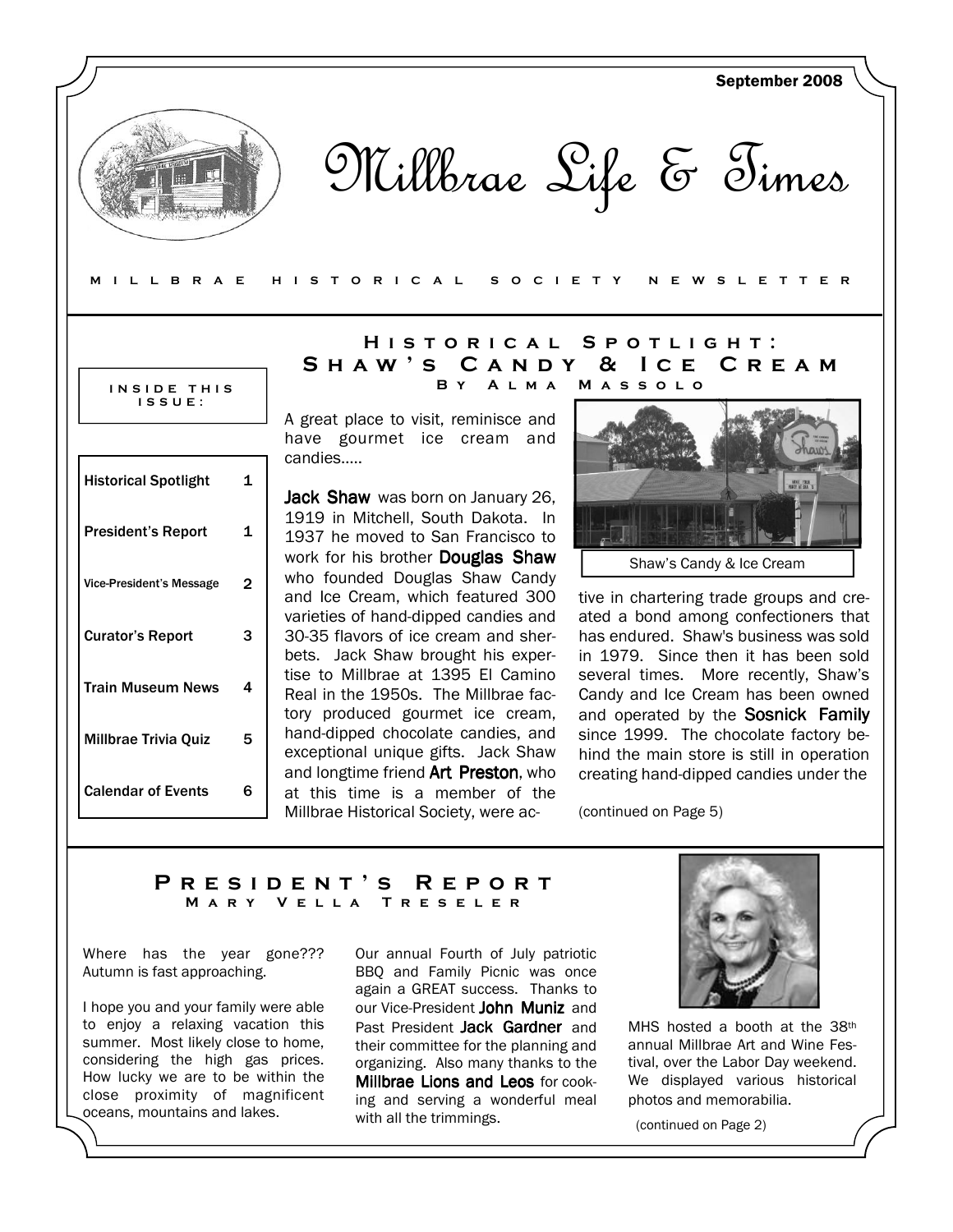## PAGE<sub>2</sub>

#### MILLBRAE LIFE & TIMES

### V i c e - P r e s i d e n t ' s M e s s a g e J O H N M U N I Z

What an honor it is for me to serve as Vice-President of the Millbrae Historical Society. The Society has been championing the preservation of Millbrae's rich history and historical landmarks for over twenty-five years.

We are extremely fortunate to have such a colorful past and a dedicated group of volunteers who are committed to preserving our history for generations to come. We are also fortunate to have in our trust the 101 year-old Southern Pacific Railroad station, 1941 Pullman Sleeping Car, and the 112-year-old Spring Valley Water Company Foreman's house,

which serves as the Millbrae Historical Society Museum.

I call upon all our Millbrae friends and residents to take the opportunity to visit our unique Millbrae Historical Society Museum located across from the Millbrae Library in Constitution Square and the Southern Pacific Railroad station located south of the BART station. Particularly if you have young children or grandchildren, I invite you to spend a couple of hours at these wonderful facilities, were you will be taken back to a time when our community was finding its place in the early twentieth century and rapidly grow-



ing along with the fast-paced development of the surrounding Peninsula.

Thank you to the Trustees and members of the Millbrae Historical Society for your dedication to our beloved Millbrae and for continuing to serve in order to preserve our rich historical heritage.

#### PRESIDENT'S REPORT ( c o n t i n u e d f r o m p a g e 1 )



Many thanks to those of you who volunteered: Dora Bruno, Vern Bruce, Tom Dawdy, Jack Gardner, Doris Golder, Joanne Kallevig, Alma Massolo, Marlene Pitt, Madelyn Richardson, Joe Teresi, Lois Way, and Yours truly. Much appreciation to Vern Bruce, Jack Gardner and Joe Teresi for the setup and breakdown of our booth, and also a thank you to Joe for printing the poster promoting our book sales. IT WORKED!!!!

Thank you to Tom Dawdy of Dawdy Photography for the framed photographs of historical landmarks and the postcards depicting the Millbrae Museum, together with the Millbrae Train Museum and the 1941 Pullman Sleeping Car. Dawdy Photography is presently working, with the help of Vern Bruce, on a tri-fold brochure. Tom and his wife Faye are longtime members of MHS, and Tom was installed to our Board of Trustees on March 16, 2008. We're very fortunate to have him on board….

Congratulations are in order for **Doug Calla**han and Catherine Quigg, who have been named as the 2008 Millbrae Man and Woman of the Year. I'm very proud of their accomplishments. The Mayor's Civic Coordinating Council and the Millbrae Chamber of Commerce invites you to attend this most popular ceremonial event at the Millbrae Westin Hotel on Friday evening, October 17. Invitations were mailed on September 2. If you did not receive one, please pick one up at Millbrae City Hall, 621 Magnolia Avenue.

In closing, please refer to our Calendar for upcoming events….

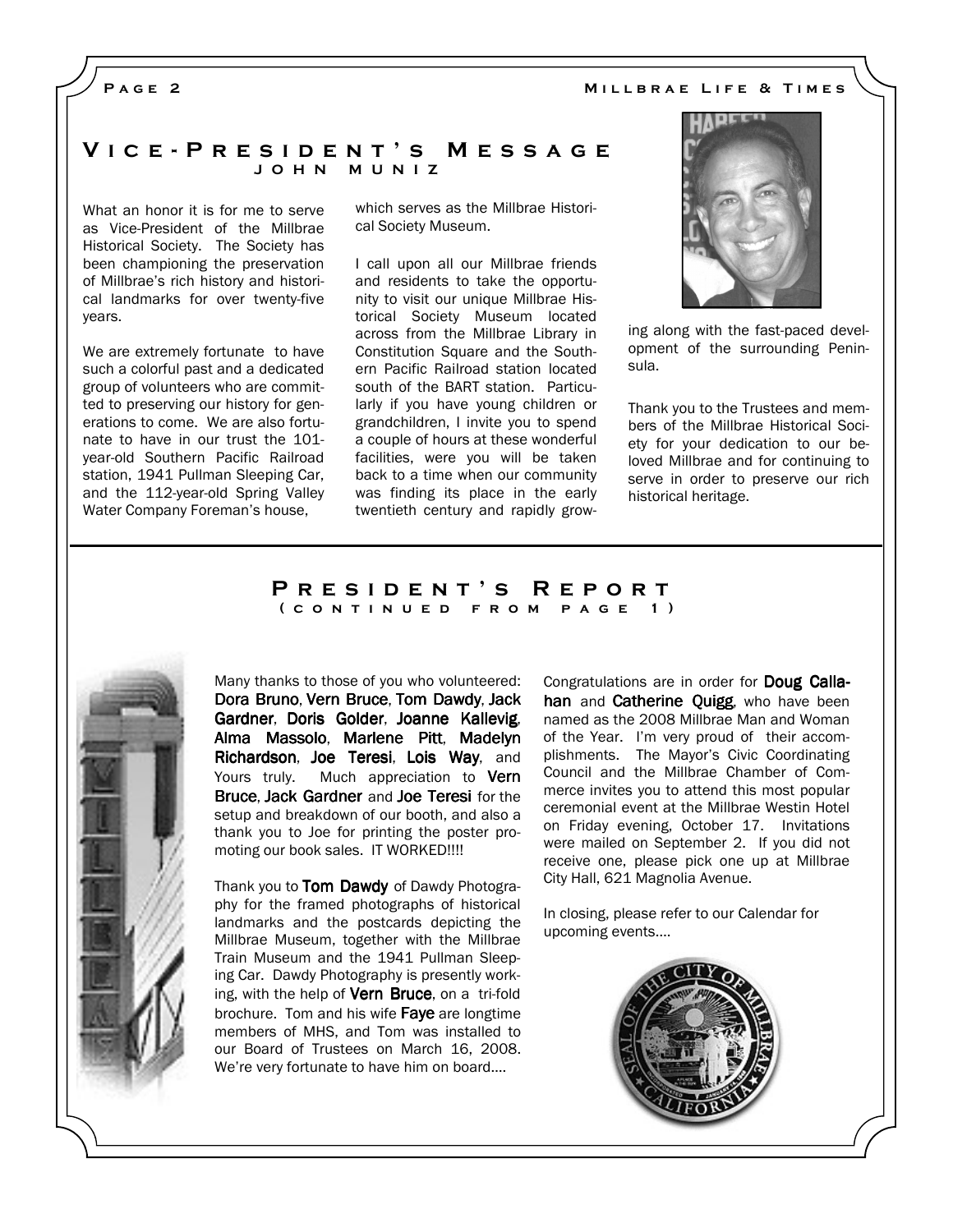## C U R A T O R ' S R E P O R T A L M A M A S S O L O



We at the Museum become excited when citizens of our community donate historical articles that enhance our heritage. In this report we give thanks to the following donors....

**Susan Halverson** for her donation of the Jubilee Depression Glass luncheon service for four, including serving pieces. This line was manufactured by the Lancaster Glass Company of Lancaster, Ohio during the 1930s. She also donated a handmade tablecloth used during that era.

Another interesting article is the cash register that had been used at Peters And Wilson Nursery for many

years, which was donated by Marina Esteria and Andrea Stariha. Judy Craighead donated 45 Art and Wine Festival glasses from the 1980s to 1990s. Many collectors break a glass or two of a certain year, and we are able to provide replacements. This is a good fundraiser, as we do sell a fair number of them to the collectors.



Evelyn Dietel has given us many great things for our Yard Sale, to be held on Saturday, October 4th and Sunday, October 5th. The Yard Sale will feature household items, expensive jeans at very affordable prices, high-quality men's jackets, slacks, winter jackets, dresses from Bebe,



children's sleeping bags and chair, and so much more. We thank the high school volunteers, including Angela Zink, Loren, Lil, and her friend, for helping with the pricing. MHS members Doris Golder, Lois Way, and Dorothy Semke also pitched in to help. More help is needed, so members will be called in the coming weeks.

Charles Smith has donated a box of interesting things which will have to be categorized and a place found for displaying them.

Thank you and much appreciation to each of you for all your help and for your generous donations!

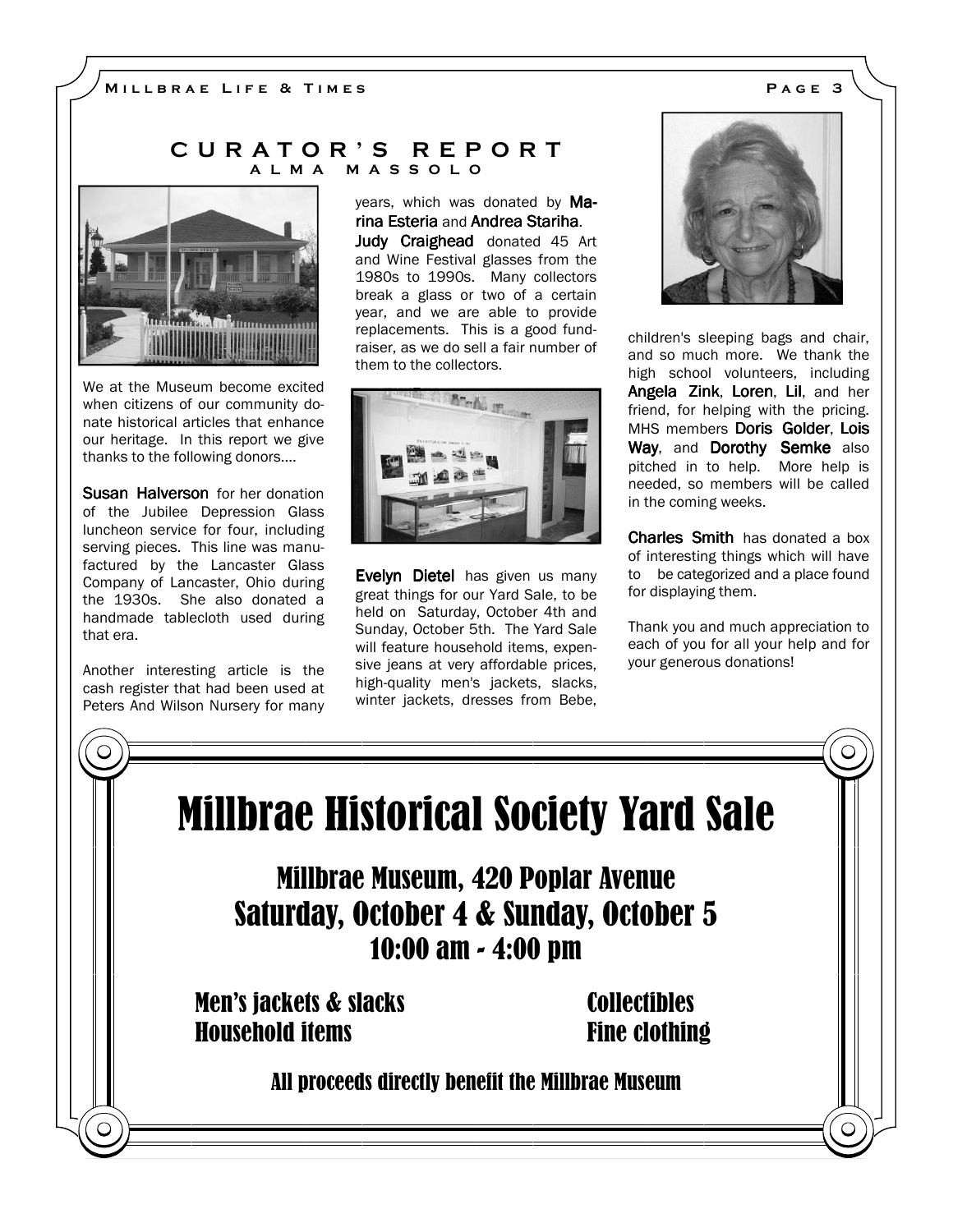## PAGE 4 MILLBRAE LIFE & TIMES

#### T r a i n M u s e u m N e w s E L I Z A B E T H F U R B E R , E D I T O R V e r n b r u c e , r e p o r t e r

This summer we have seen many new visitors to our almost 4-yearold train museum. Most of our visitors come from out-of-town. Many in fact, come from out-of-



county, out-of-state, and even out of our country. Recent visitors have traveled from Japan, Russia, Australia, England, and Sweden. We're sure there are many others, but our first two sign-up ledgers were ruined when the roof leaked!

Since our main purpose is to present our rail history to the public, our volunteer docents provide one of our most important services. This duty is easily learned, fun to do, but takes patience and a willingness to work with the public. This dedicated staff deserves our recognition. As such we would like to formally thank the following docents that have helped out this year: Vern & William Bruce: Mark Evans: Liz Furber; Robert Gorran; Richard Kennedy; and Gino & Gerry Micheli.



We also would like to thank the following individuals for various donations to the museum (since our last newsletter): Ralph Bennett; Liz Furber; Robert Gorran; Dave & Dianne Hannigan; Dave Hockett; Richard Kennedy; Gino & Gerry Micheli; Douglass Peterson: Bob Swanson; and the estate of **Robert P. Bruce.** 

Well, that's all for now. We'll report more next time.

# Images of America: Millbrae

Copies of the Millbrae Historical Society's new book on the history of Millbrae is on sale at the Millbrae Museum (650-692-5786)

Price -- \$21.00 (including tax)

Makes a great gift!



To receive e-mail reminders of Millbrae Historical Society meetings and events, please send your e-mail address to Joe Teresi at jtnia@comcast.net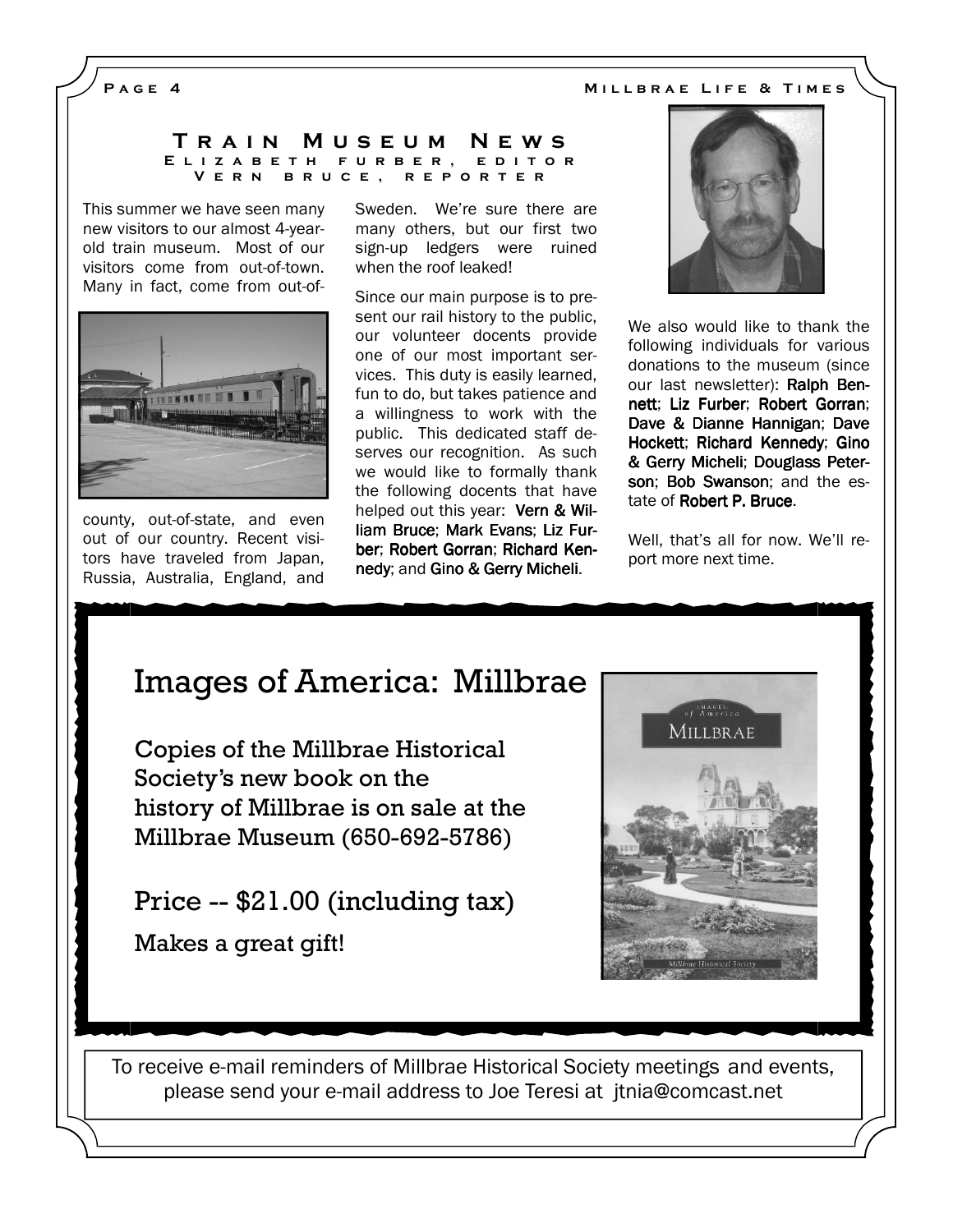M I LLBRAE LIFE & TIMES

## H I S T O R I C A L P E R S P E C T I V E : SHAW'S CANDY & ICE CREAM ( C o n t i n u e d f r o m P a g e 1 )

name of Charlotte's Confections, which are sold nationwide.

Shaw's continues to be a place where customers from the early days come to reminisce and enjoy a good ice cream and visit with friends in the afternoon.

New customers enjoy Shaw's friendly welcome and discover



what a great place it is to spend time tasting the gourmet ice cream and casually perusing the shelves to find a unique gift that is always a pleasure to give for a special occasion.

We are proud to have an establishment like Shaw's in Millbrae.

## Millbrae Trivia Quiz

| 1. How many rooms were in the mansion built by Darius Ogden Mills in Millbrae? |       |                                  |       |                                                                              |  |
|--------------------------------------------------------------------------------|-------|----------------------------------|-------|------------------------------------------------------------------------------|--|
| a) 29                                                                          | b) 37 | c) $42$                          | d) 49 |                                                                              |  |
|                                                                                |       | a) Three b) Five c) Seven d) Ten |       | 2. How many children were fathered by Millbrae settler José Antonio Sanchez? |  |
|                                                                                |       |                                  |       | 3. The two former bowling alleys along El Camino Real in Millbrae were named |  |
|                                                                                | and   |                                  |       |                                                                              |  |
|                                                                                |       |                                  |       |                                                                              |  |

4. Finn McCool's bar on El Camino Real was formerly called \_\_\_\_\_\_\_\_\_\_\_\_\_\_\_\_.

- 5. Who was the first Historian of the Millbrae Historical Society? a) Fran Baxter b) Valli Slate c) Audrey Harris d) Bill Baxter
- 6. Which past Millbrae resident is the Millbrae Train Museum lobby named after? a) William Thomford b) Bill Baxter c) Matt Boxer d) Mildred Wilson
- 7. What did Darius Ogden Mills' daughter Elizabeth found in 1911 to honor her father? a) Mills College b) Mills Hospital c) Mills Foundation d) Mills High School
- 8. Which financial institution was founded by Darius Ogden Mills? a) Bank of America b) Bank of California c) Wells Fargo Bank d) Bank of the West

| <b>Answers:</b> | $\begin{bmatrix} 2 & c \end{bmatrix}$ : 6. a); 7. b); 8. b)<br>  1. c); 2. d); 3. Kings Bowl & Millbrae Bowl; 4. My Brother's Place; |
|-----------------|--------------------------------------------------------------------------------------------------------------------------------------|
|                 |                                                                                                                                      |